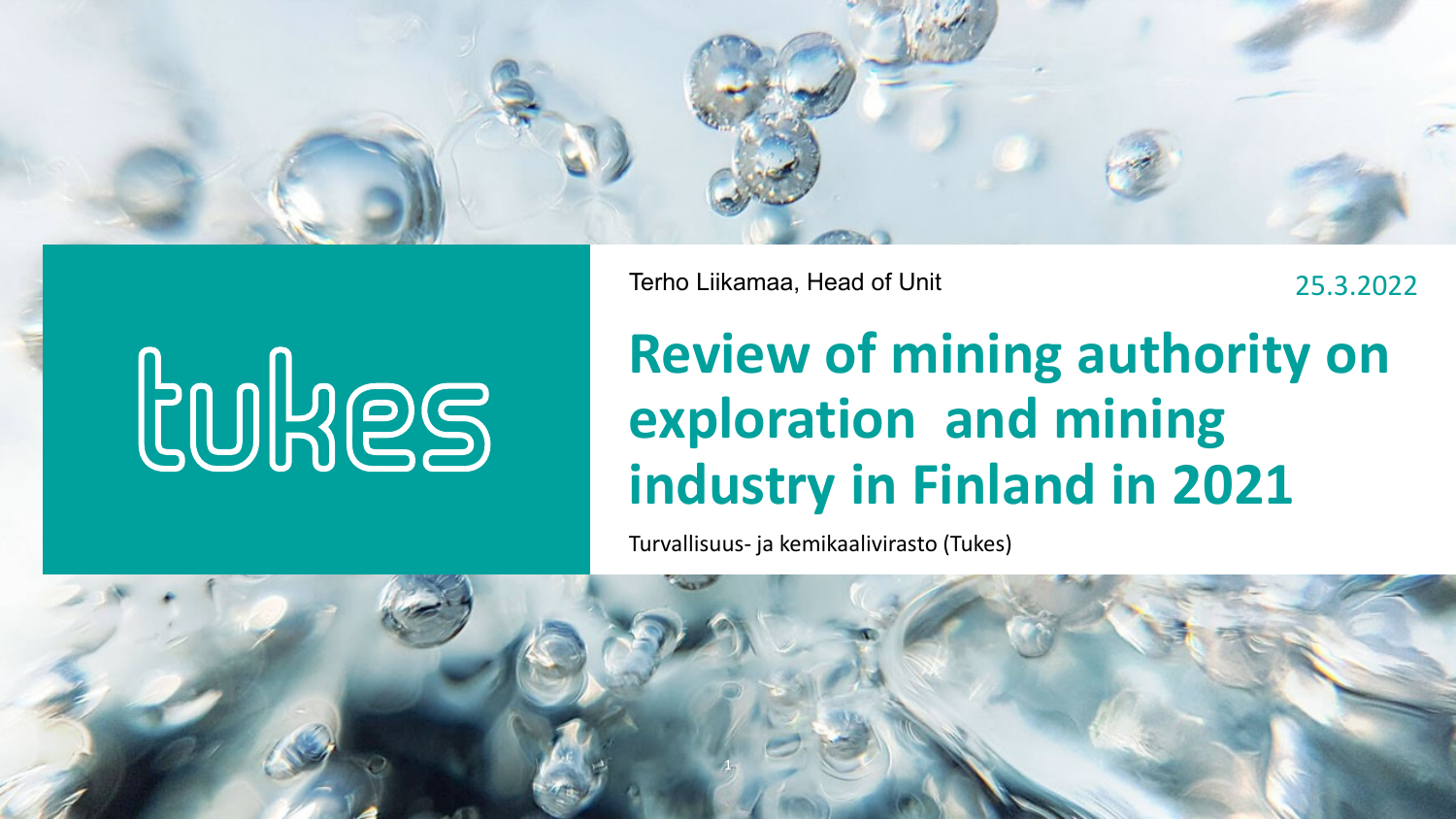# **Summary, Statistical Review of Mining in Finland in 2021**

#### **EXPLORATION**

2021 saw 50 companies submit exploration reports to Tukes.

- Companies invested 68,5 millions euro in ore exploration in Finland (up 1% from the previous year)
- Compensation paid to landowners for exploration was approximately EUR 5.4 million
- Ore exploration drilling was carried out 280km (more than 28% of the previous)

#### **MINING ACTIVITY**

21 companies report mining from 44 mines

- The companies invested EUR 311 million, which is 20% less than in the previous year. The most significant investments were made in the Kevitsa, Kemi and Kittilä mines.
- Metal ore, carbonate rock, industrial rock and industrial mineral mining was 47.9 million tons (down 2% from the previous year).
- The total extraction of the mines was 115.5 million tons (remained at the same level as in the previous year). The three largest Terrafame (40.9 million tons), Kevitsa (33.7 million tons), and Siilinjärvi (23.0 million tons) mined 85% of this.

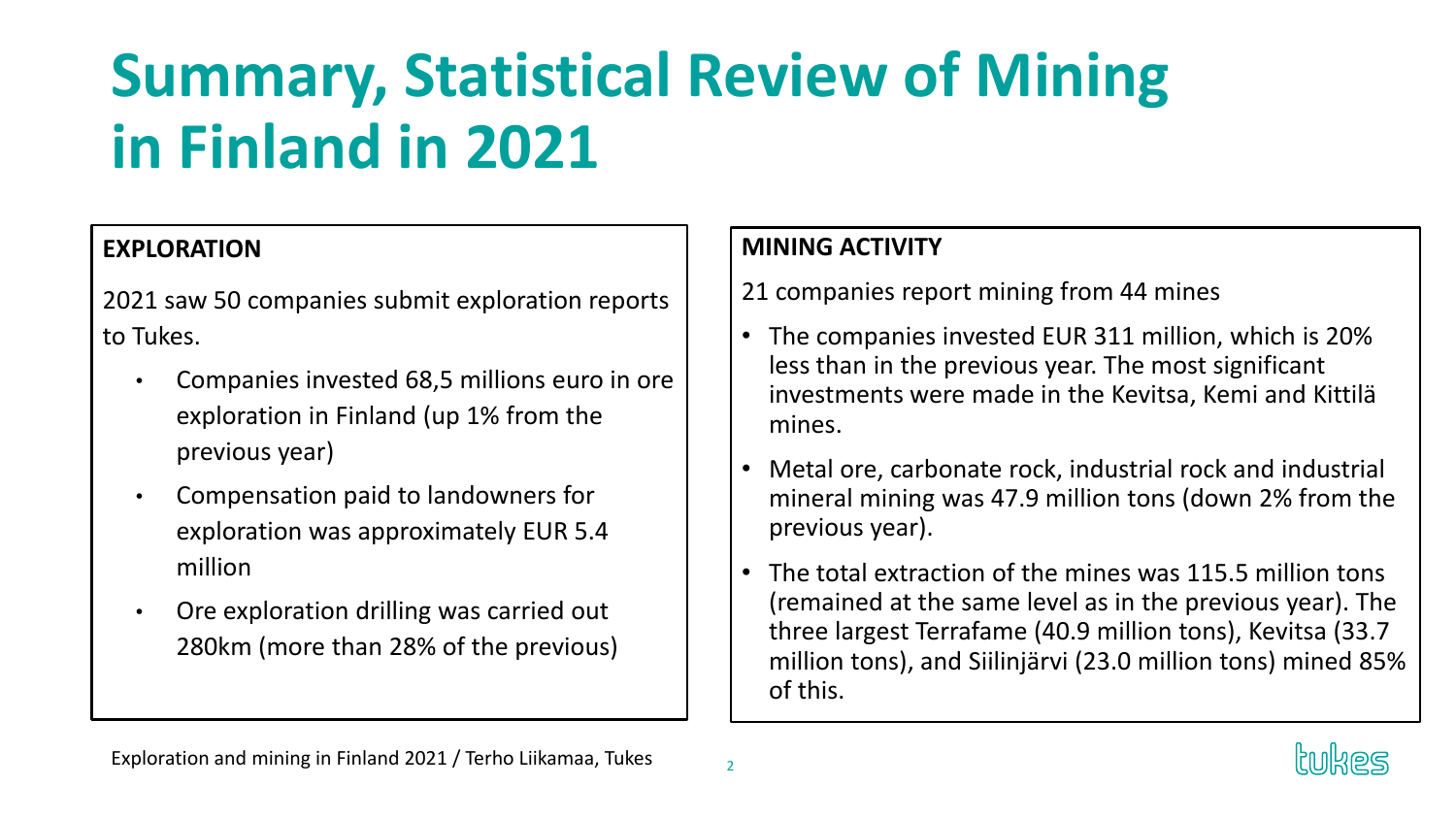# **Major phases of exploration and mining permits in Finland**

| $\sim$ $\sim$ $\sim$ | <b>Alla</b><br><u>and the state of the state of the state of the state of the state of the state of the state of the state of the state of the state of the state of the state of the state of the state of the state of the state of the state</u> | <b>Report Follows</b><br>$\sim$ $\sim$ $\sim$ $\sim$ |  |
|----------------------|-----------------------------------------------------------------------------------------------------------------------------------------------------------------------------------------------------------------------------------------------------|------------------------------------------------------|--|
|                      |                                                                                                                                                                                                                                                     |                                                      |  |

**Reservation notification Exploration permit Mining permit**

| Valid max 2 years                                                            | Valid max 15 years                                                                                                                                                                               |                                                                                                                                                                                                                                                                                                     |
|------------------------------------------------------------------------------|--------------------------------------------------------------------------------------------------------------------------------------------------------------------------------------------------|-----------------------------------------------------------------------------------------------------------------------------------------------------------------------------------------------------------------------------------------------------------------------------------------------------|
| For the purpose of preparing an<br>application for an exploration<br>permit. | An exploration permit is required for<br>gaining a privilege exploiting the<br>deposit. An exploration is subject to<br>exploration permit if the property<br>owner has not given consent to it. | All mines that are to be opened in<br>Finland require a mining permit<br>from Tukes. Mines also need a<br>mining safety permit and a permit<br>for handling and storing chemicals<br>and explosives from Tukes. All<br>mines need an environmental<br>permit from the environmental<br>authorities. |

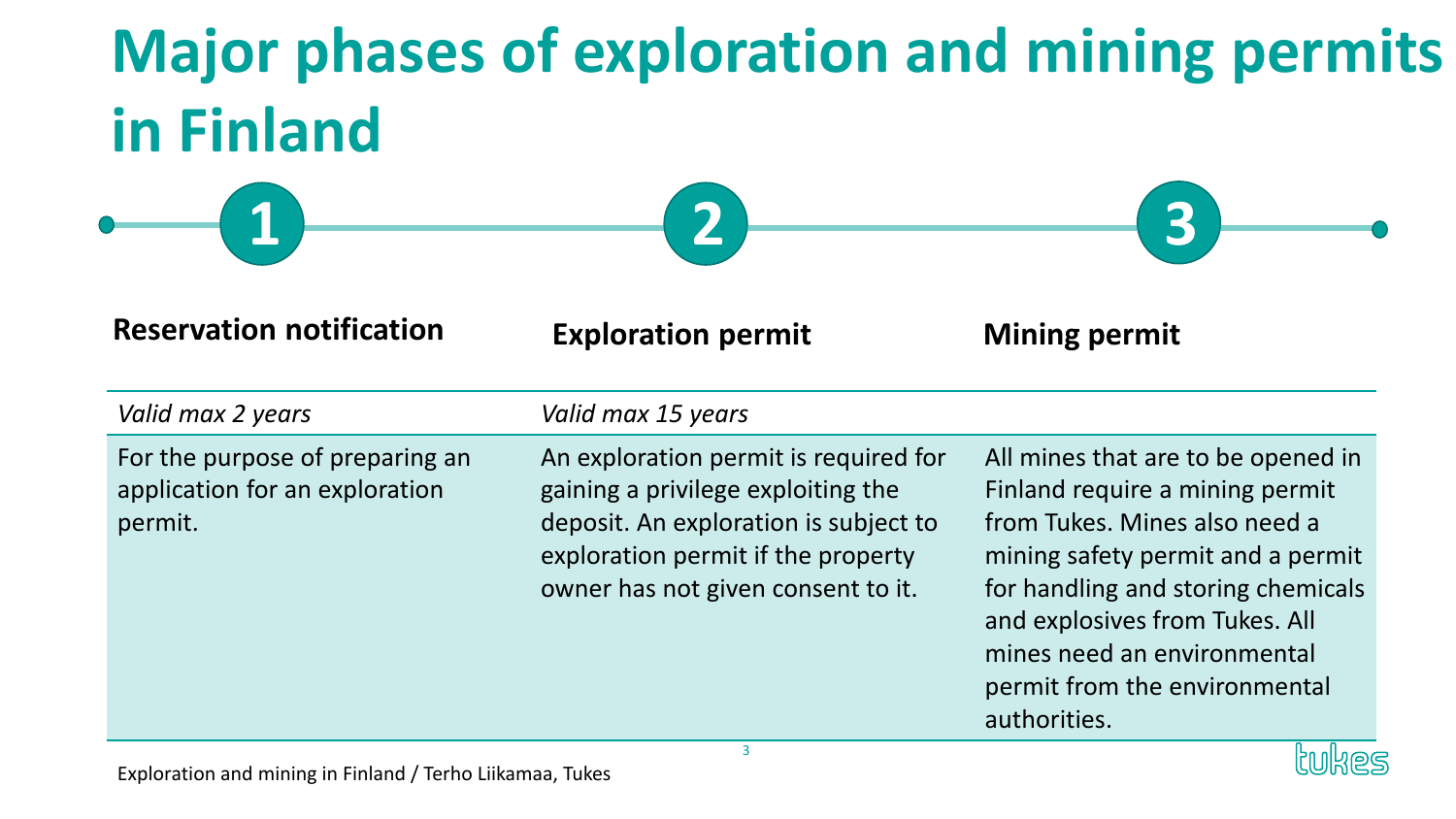# **Exploration in Finland 2016–2021**

|                                                                                                                      | 2021                                             | 2020                                                         | 2019                                    | 2018                      | 2017                      | 2016                             |
|----------------------------------------------------------------------------------------------------------------------|--------------------------------------------------|--------------------------------------------------------------|-----------------------------------------|---------------------------|---------------------------|----------------------------------|
| Exploration investments, reported by prospectors<br>(million $\epsilon$ )                                            | 68.5                                             | 68.0                                                         | 62.8                                    | 70.4                      | 61.4                      | 41.0                             |
| No. of prospectors                                                                                                   | 50                                               | 61                                                           | 46                                      | 44                        | 46                        | 41                               |
| No. of reservation notifications filed in Tukes<br>No. of exploration applications (claims) filed in<br><b>Tukes</b> | 75<br>219                                        | 92<br>113                                                    | 88<br>149                               | 50<br>148                 | 96<br>185                 | 68<br>98                         |
| Total area of reservation, (km2)                                                                                     | 30 000                                           | 41 367                                                       | 31802                                   |                           |                           |                                  |
| Total area of exploration applications<br>(km2)                                                                      | 5873                                             | 4 3 8 7                                                      | 3 4 9 9                                 | 3 5 7 3                   | 3 4 2 6                   | 2 1 6 0                          |
| Total area of valid claims/exploration (km2)                                                                         | 2072                                             | 1975                                                         | 1869                                    | 1783                      | 1613                      | 1700                             |
| Drilling (kilometres)<br>Grassroot<br>Greenfield<br><b>Brownfield</b>                                                | 280<br>34<br>$\bullet$<br>180<br>$\bullet$<br>66 | 219<br>65<br>$\bullet$<br>89<br>$\bullet$<br>65<br>$\bullet$ | 189<br>• 39<br>$\cdot$ 78<br>$\cdot$ 72 | 219<br>•34<br>•73<br>•112 | 273<br>•40<br>•53<br>•180 | 178<br>$\cdot$ 20<br>•57<br>•101 |

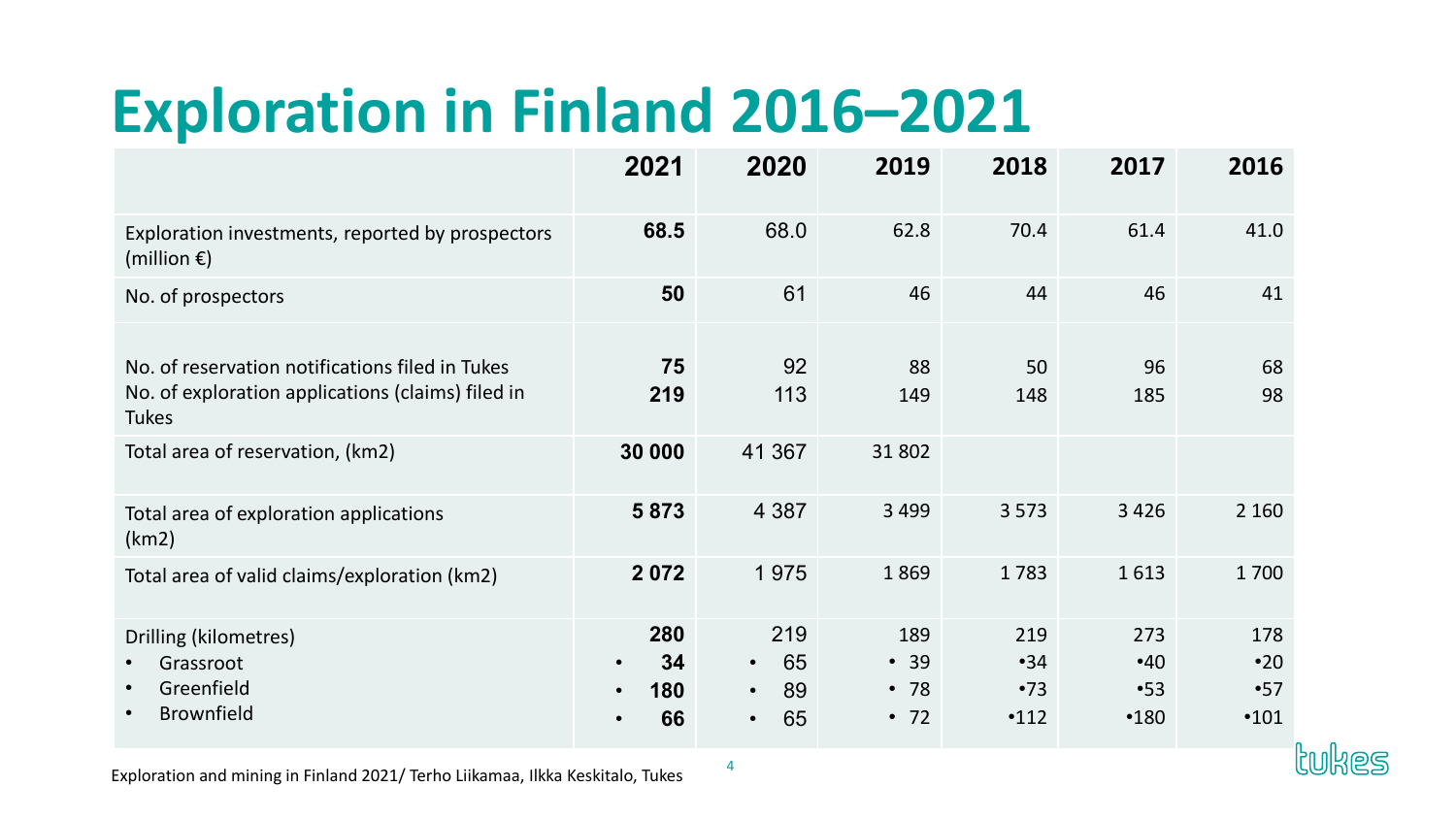# **Investments in ore prospecting 1995–2021**

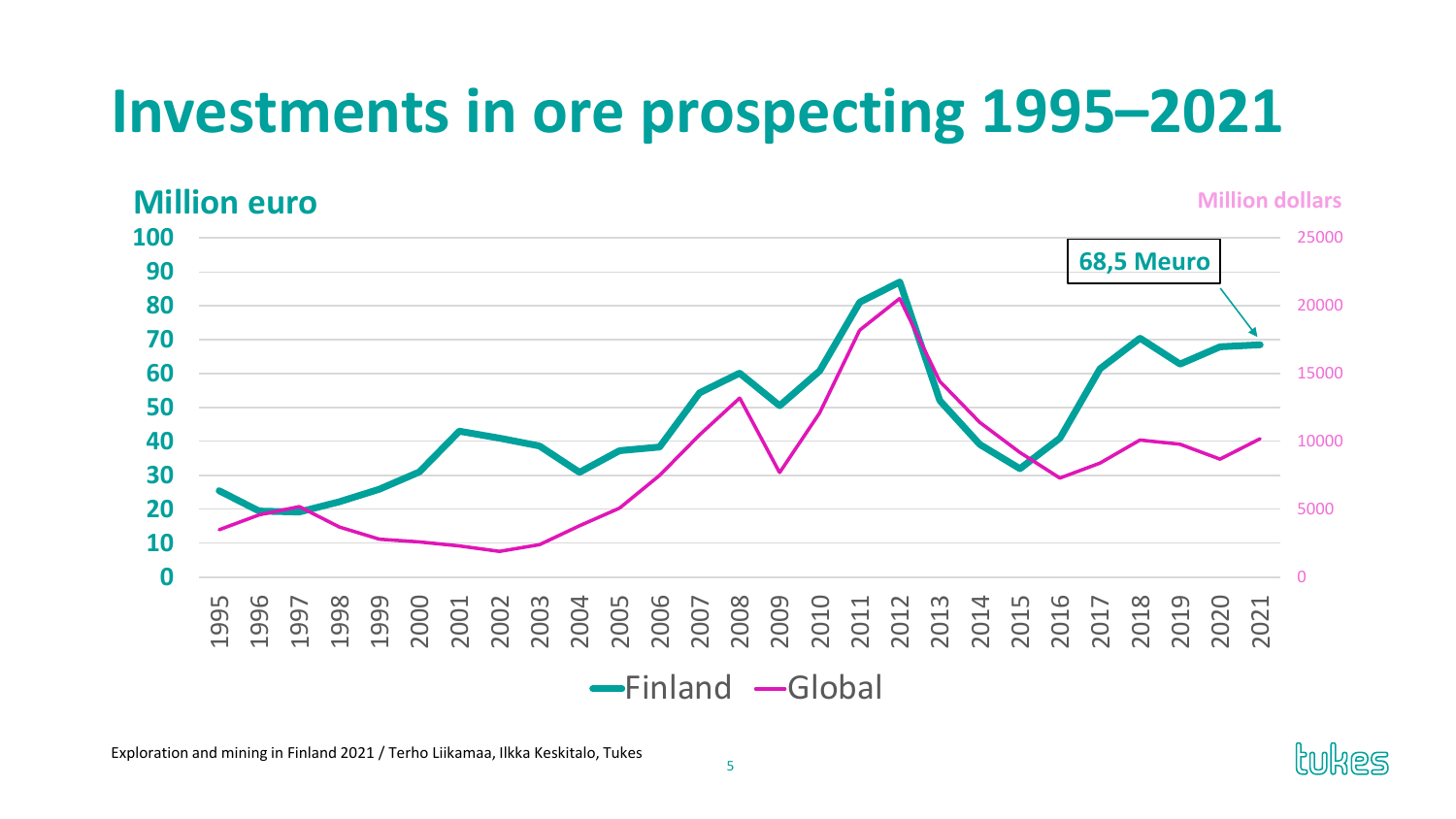#### **Total area of valid claims/exploration (km2), 31.12.2021**

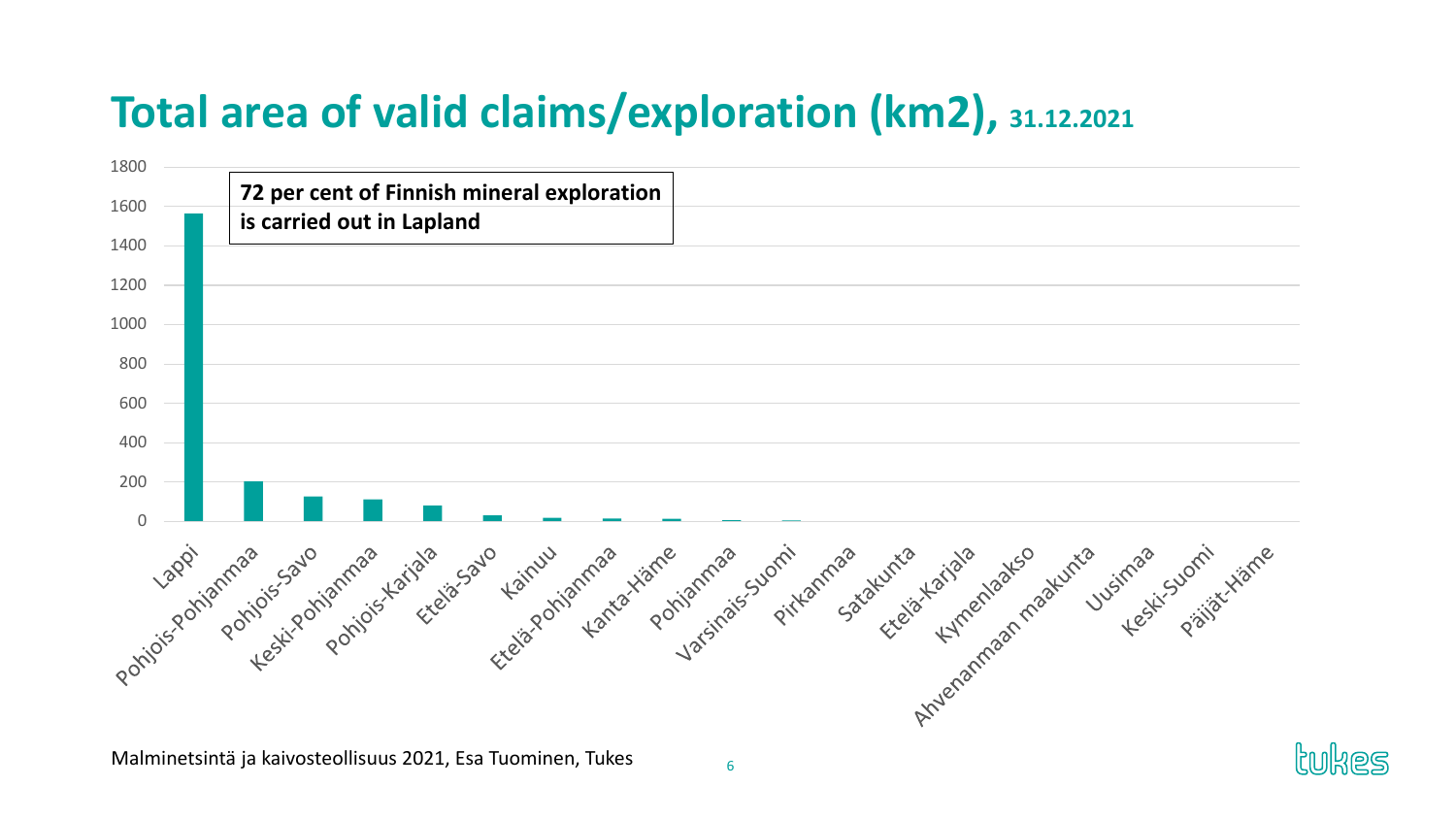# **Mining activity 2010–2021**

|                                          | 2021  | 2020  | 2019  | 2018  | 2017  | 2016  |
|------------------------------------------|-------|-------|-------|-------|-------|-------|
| Number of mines<br>(REPORTED EXCAVATION) | 44    | 45    | 44    | 46    | 44    | 42    |
| Mine investments (million $\epsilon$ )   | 311   | 392   | 525   | 390   | 303   | 242   |
| Excavation of ore (million tons)         | 47.9  | 48.5  | 44.6  | 49.0  | 48.4  | 43.7  |
| Total excavation (million tons)          | 115.5 | 115.4 | 115.1 | 130.1 | 120.4 | 117.2 |

Exploration and mining in Finland 2021 / Terho Liikamaa, Maria Kivi, Tukes

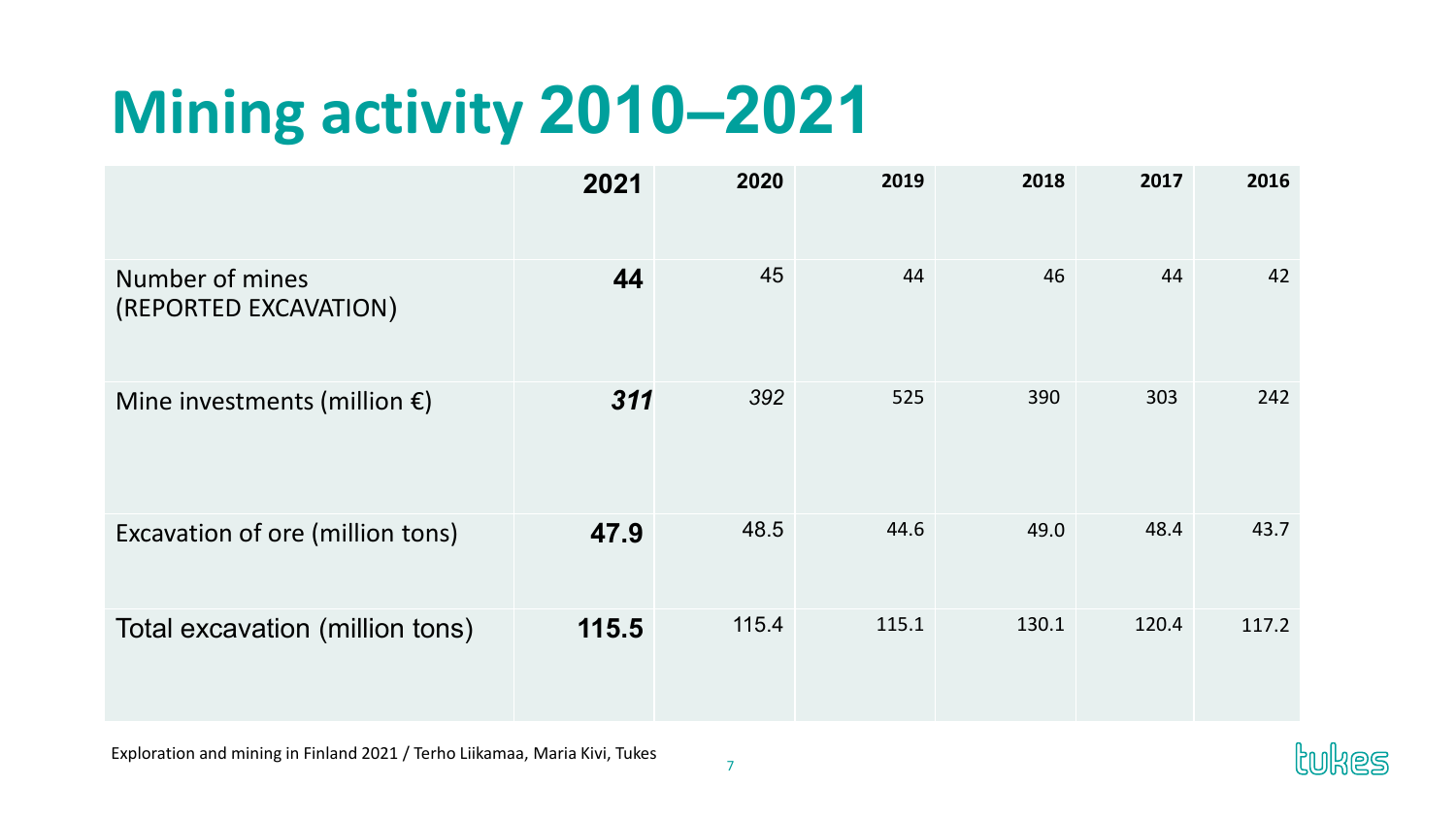#### **Total excavation (million tons) of mines in Finland 2001–2021**

Million tons 140 115.5 Mtn120 100 80 60 40 20 0 2001-2002-2003-2004-2005-2001-2008-2009-2012-2012-2012-2014-2015-2016-2017-2018-2019-2012-2012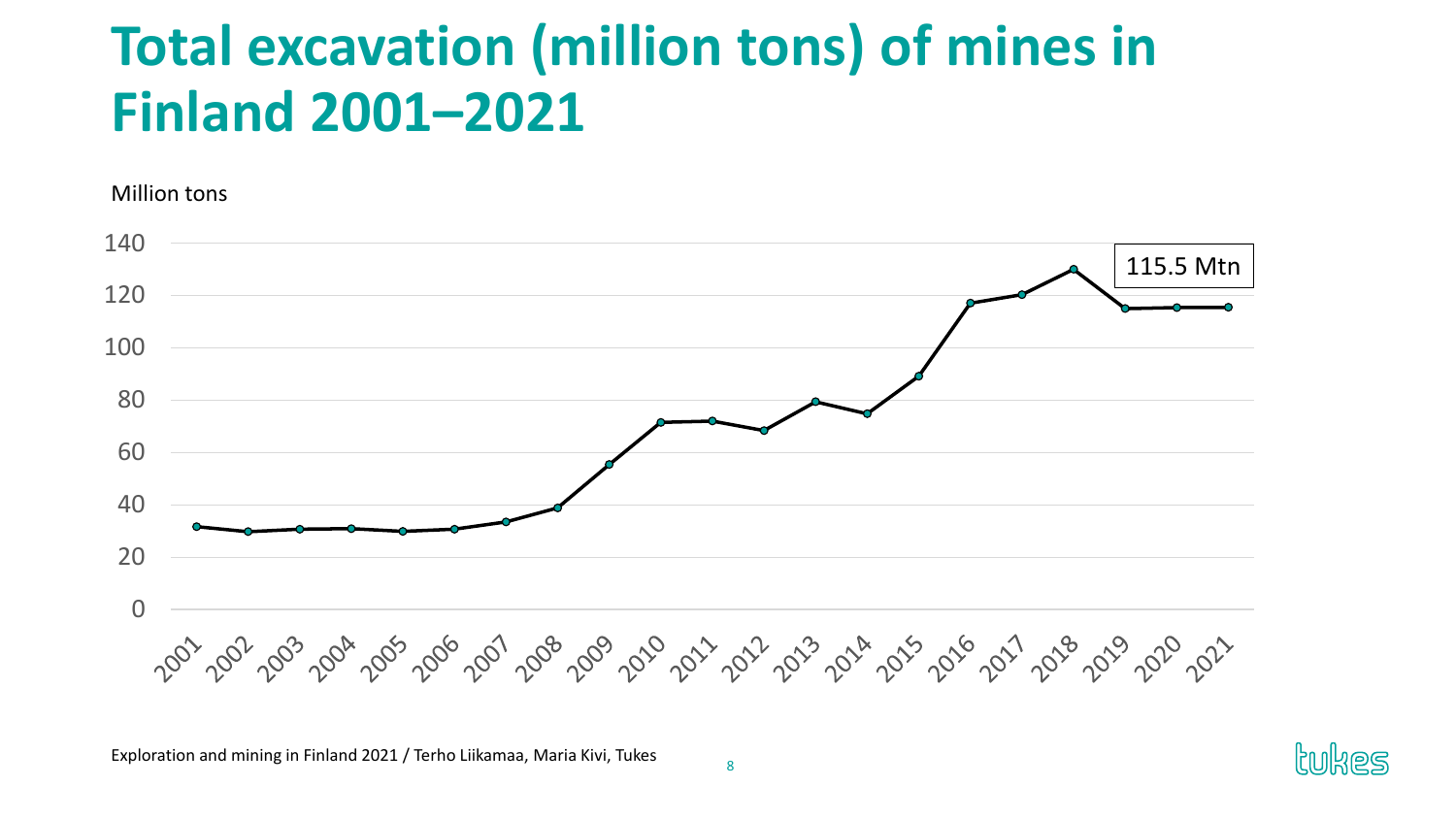## **Excavation (tons) for ore in 2001–2021**



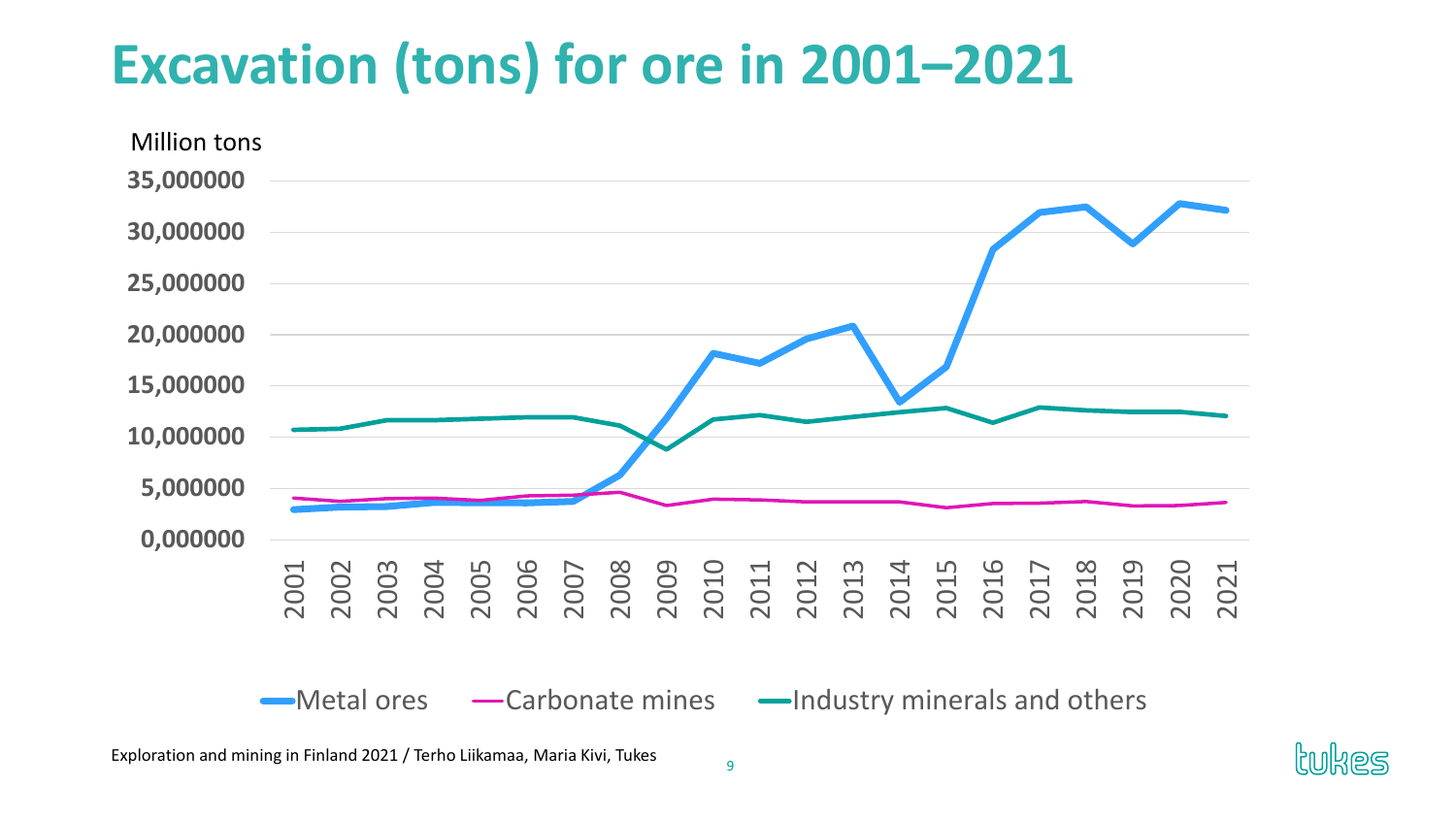#### **Total excavation (tons) of 12 biggest mines in Finland 2021**

**(These mines accounted for 97% of the total mining of all mines)**